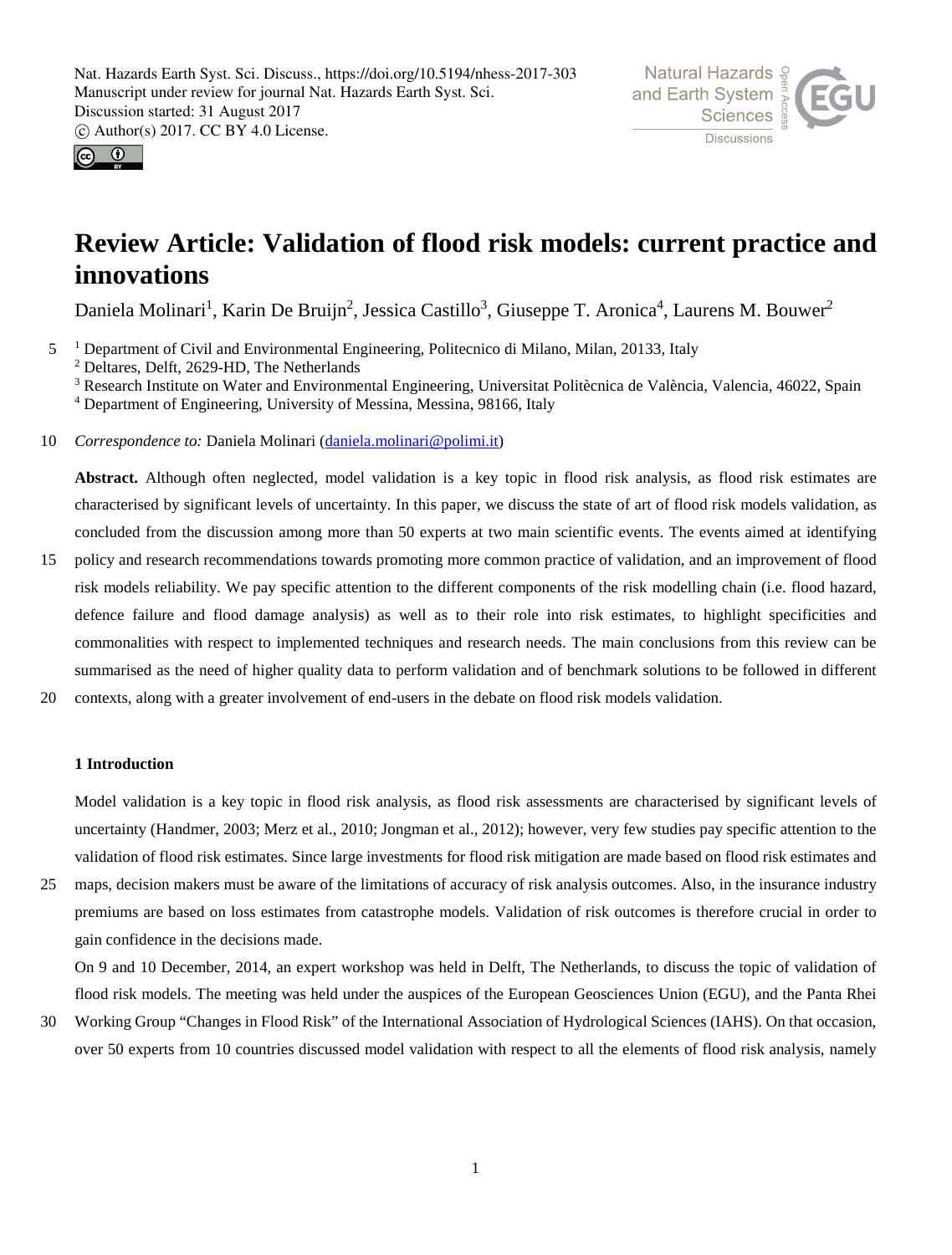



(1) hazard and inundation analysis and modelling, (2) failure and reliability modelling of flood defences, (3) flood damage modelling, and (4) the integration of hazards, failures, and damage to compute and evaluate risk.

In continuity with the workshop, a special session was organised at the Third European Conference on Flood Risk Management (FloodRisk 2016) in Lyon, France, on 19 October 2016. The session brought together scientists, policy makers and 5 representatives from the insurance sector to discuss the key challenges in flood hazard estimation and risk assessment, with a focus on the need to pay more attention to model validation.

This paper summarises the findings from these two events and identifies policy and research recommendations towards more common and recent practices of flood risk models validation. These recommendations may contribute to the overarching aim of improving the reliability and usability of results from flood risk analyses.

10 In the paper the following questions are addressed, as concluded from the discussions at the two events: (i) what is validation in flood risk modelling and why it is required? (ii) what techniques for validation are available for flood hazard, defence failure, and damage models? and (iii) which are the research and policy priorities in order to improve the reliability of present flood risk estimates?

## **2 What is validation in flood risk modelling**

15 Despite the fact that validation and verification are quite often used interchangeably in engineering sciences, these terms refer to two different processes. The main difference is the way in which a product (or a service) is tested. According to ISO 9000 standard (www.iso.org), for example, verification refers to the confirmation that a product meets identified specifications, while validation concerns the evaluation that a product appropriately meets its design function or the intended use.

From the point of view of flood risk management, the compliance of a flood risk assessment with specific requirements is of 20 course important but, above all, it is to assure that such an assessment meets the needs of relevant stakeholders, stressing the key role of flood model validation.

Policy makers, for example, need validation to assess whether risk models' results are sufficiently accurate to take confident decisions. A key issue is the selection of the risk mitigation strategy to be implemented in a certain area at risk, among some promising alternatives like the construction of a levee to protect the area, the relocation of items in the area, or the

25 implementation of a flood early warning system to provide advice to residents. With respect to this, even in the presence of uncertain risk estimates, confident decisions require, at minimum, that the ranking of alternatives is certain (Molinari et al., 2016; Morales-Torres et al., 2016)

From another point of view, insurance companies need to validate risk models as their inaccuracy could imply wrong premium settings and loss of profitability. Less uncertainty is preferred, but knowing the uncertainty range better is already a great step

30 forward, since that enables insurers to more accurately assess risk premiums or, at least, to include uncertainty into "extra" premiums. From this perspective, it is very important that models implemented by insurance companies are consistent with some benchmarks.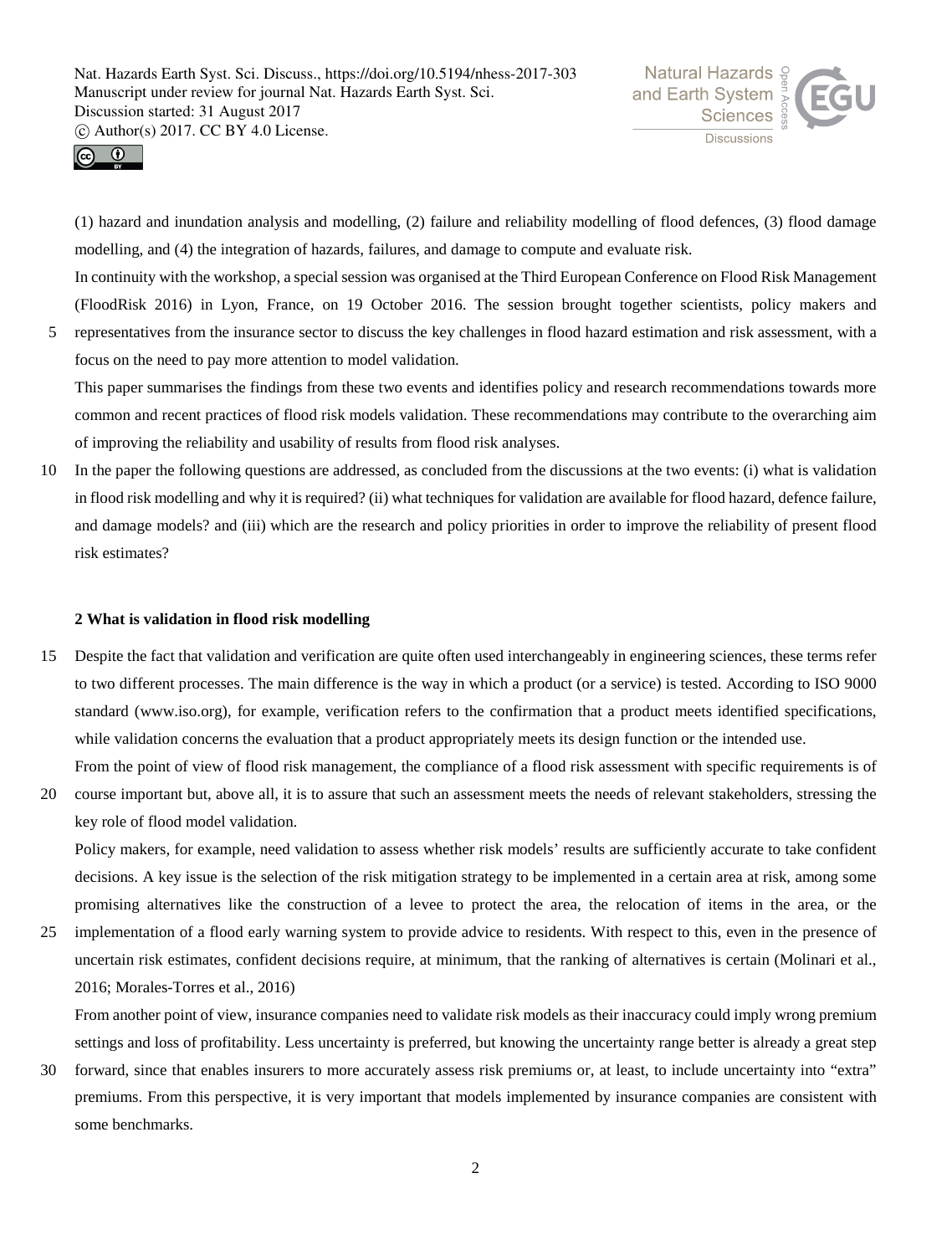



At last, researchers validate risk models to gain trust in them, to understand what they may conclude from them and what not, and finally to identify the efforts required for their improvement.

Importantly, from any perspective, validation of risk models implies determining that output of the models has sufficient accuracy for the intended purpose. Validation is thus related to the decision for which the risk outcomes are to be used (Sayers 5 et al., 2016).

Three main techniques are usually applied which allow validating risk models as well as components of them (e.g. the hazard model, the flood defence model, and, the damage model). The choice of the technique to be implemented depends mainly on

the availability of data for validation.

The first technique consists of the comparison between model results and observed data. From this perspective, model

10 validation is strongly linked with model calibration, that is the adjustment of model parameters, assumptions or equations to optimize the agreement between observed data and model's predictions. Still, validation and calibration are two distinct processes that should be taken at two different moments of models' development, respectively for the definition of the model structure and to test model usability.

Comparison with observed data requires first that the modelled quantity is measurable (risk, for example, cannot be observed

15 on the field), and second that measurements of real data are actually available. In the case that observed data do not exist, the second technique of benchmarking with other (validated) models is an option. As third option, even in the absence of validated models to refer, falsification through expert knowledge and expert judgement can be applied which implies comparing model results with experts' expectations.

The state of implementation of the different techniques varies for the different risk models components. These are discussed

20 in the next section. For each component, an overview is provided on (i) the main objective of model validation, (ii) data required for model validation, (iii) common validation techniques and (iv) new developments/research projects and activities to enhance validation and the most important challenges ahead.

## **3 State of art of flood risk validation**

# **3.1 Hazard models**

- 25 "Flood hazard" refers to the likelihood and the features of the damaging physical event in a particular location, such as the extent of the flooded area, the flood depths, the flow velocity, the duration of flooding, the water level rise rate, the concentration of sediments or other transported materials, and the pollution load of the water. Accordingly, validation of flood hazard models aims at evaluating how reliably these models estimate the probability and the characteristics of a flood event.
- Validation techniques and challenges depend on the nature of the flood (e.g. riverine vs. flash floods, coastal, urban or 30 groundwater floods) since for each flood type the most relevant parameters may be different. For example, water velocity is a crucial parameter for flash floods, while it may be not relevant for the prediction and management of slow-rising fluvial floods; validation of fluvial floods therefore usually concentrates on flood extents and water depths while validation of predicted water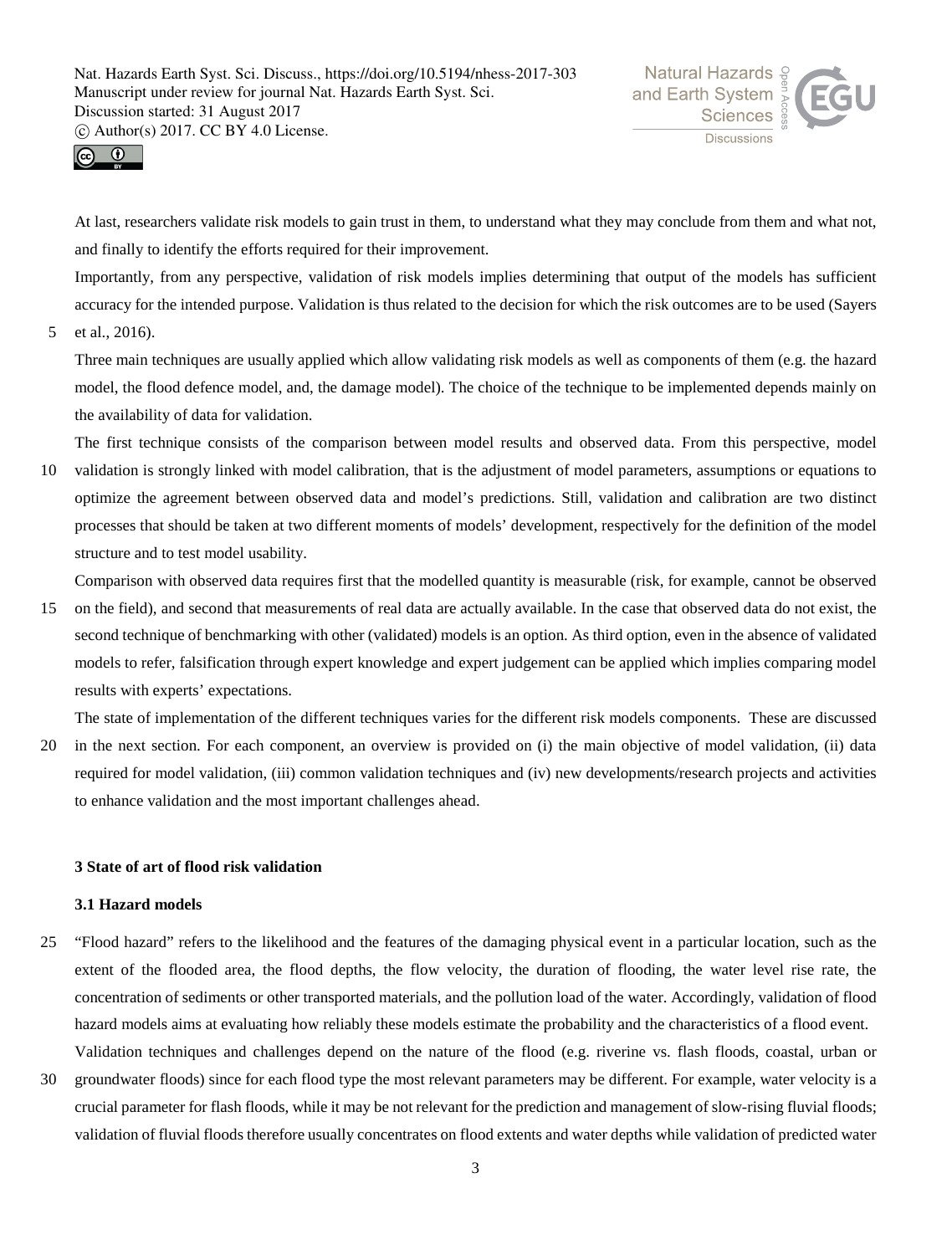



velocities is critical in the estimation of flash floods. However, there are also general considerations which are valid for all flood types. These are discussed below.

Assessing the probability or likelihood of extreme flooding events is challenging. Often, validation is not possible, although extreme value analysis starts from recorded water levels or flow discharges. The uncertainty in prediction of probabilities is

5 very large for very extreme events which lie far beyond the highest recorded value, but smaller for more regular events. In any case, in absence of validation, uncertainty assessment is crucial.

Within the various methods available to estimate magnitudes and probabilities of extreme flood events and hydrologic loads (as streamflow-based statistical analysis or rainfall-based methods with statistical analysis on the generated runoff), the uncertainty is usually addressed by adopting different flow hydrographs as upstream boundary conditions or by doing Monte

10 Carlo simulations (e.g. Aronica et al., 2012; Domeneghetti et al. 2013,). Next to probabilities, the hazard parameters inundation depth, flow velocity and flood extension are usually required for flood risk management decisions and therefore validation efforts concentrate on them (see, for instance, Thieken et al., 2005; Elmer et al., 2010; Merz et al., 2010; Merz et al. 2013; and section 3.3).

In this regard, there is little flood hazard data available since floods are rare and most of required data are not recorded after

15 floods (Aronica et al., 2002; Bates 2004): maximum water levels in water bodies are often quite reliable, but inundation depths and flow velocities are difficult to measure and often not recorded, and the extension of the flooded area maybe unknown for small/local events (Ballio et al., 2015). Accordingly, validation of flood hazard models is still underdeveloped in contrast to other models like e.g. hydrological models (Aronica et al., 2002; Bates, 2004).

Still, validation of flood hazard models is strongly recommended as they are affected by many sources of uncertainty: in 20 particular, the topographic description and the roughness parameters contribute significantly to the uncertainty in the modelled inundation extent and flow characteristics (Pappenberg et al., 2005; Papaioannou et al., 2016; Papaioannou et al., 2017)

In fact, new opportunities have arisen to better collect and organize event data, which support flood hazard model validation; these include: crowd sourcing (GPS tracks on smartphones), using satellite data (flooded area, waves), measuring with drones/local airplanes, studying high water marks, doing interviews with inhabitants, and using security camera footage (Di

- 25 Baldassarre et al., 2009; Bates, 2004; Schnebele et al., 2014; Gaume and Borga, 2008). Such techniques can also be exploited to derive information on other variables which are usually not recorded like sediments load and water level rise rate. For validation in the absence of data, common sense can be used as a yardstick. For instance, discussing model results with experts (including those who know the system well) is critical, as they can spot peculiarities or inconsistencies in model results. To handle with the problem of lack of validation, recent studies advocate the use of probabilistic instead of deterministic
- 30 approaches to flood hazard modelling, for two main reasons: (1) the uncertainty in hydrologic/hydraulic modelling process cannot be neglected; (2) probabilistic modelling approaches offer a way to address that uncertainty and to present it to flood risk managers in probabilistic flood inundation (e.g. Romanowicz and Beven, 2003; Di Baldassarre et al.; 2010, Alfonso et al., 2016; Candela and Aronica, 2017; Papaioannou et al., 2017).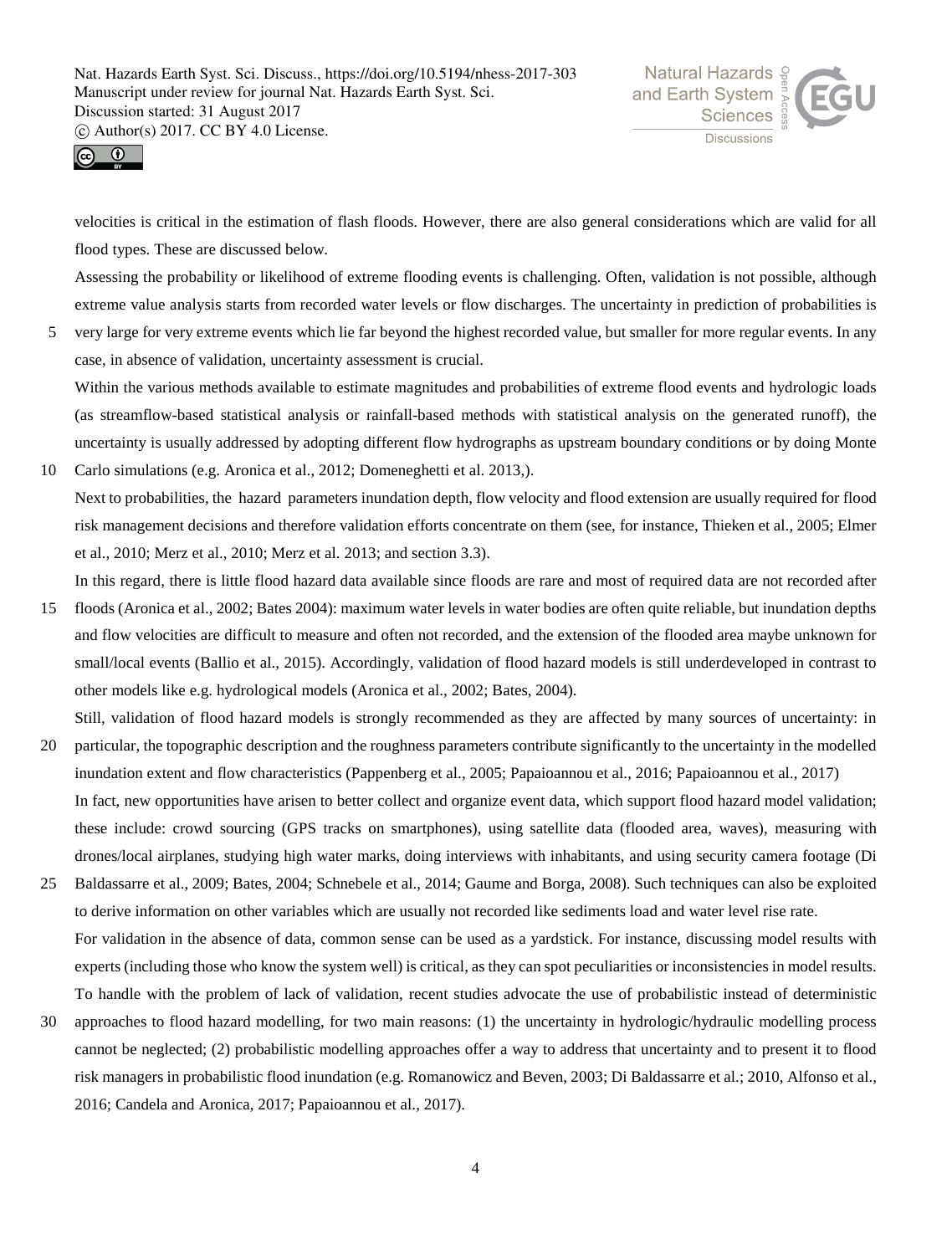



In recent years, examples of frameworks for validating probabilistic flood models have been developed (Beven et al., 2011; EA, 2012). However, validating probabilistic model results for rare flood events and defence conditions, such as breaching, remains challenging.

# **3.2 Defence failure models**

- 5 Defence failure models are needed to estimate the response of defence systems for different loading scenarios, and include engineering estimation, analysis of historical events, event and decision tree modelling, or Monte-Carlo simulations. Most dam and levee breach analyses aim also at predicting flooding conditions and resulting consequences downstream (Wahl, 2010). The key role of defence failure models in the risk modelling chain is often neglected; nevertheless, their inclusion and validation is strongly recommended as they may significantly influence risk estimates. For example, the National Flood Risk
- 10 Assessment (NaFRA) research in the UK revealed that the uncertainty in the fragility curves, which are often used for representing the performance of flood defences, can propagated throughout the assessed risk having an impact of between 0.5 to 2 times the central estimate of the expected annual damage (EA, 2002).

Flood defence failure models are based on reliability analysis of defence systems, considering potential failure modes and correlations. Examples can be found (Steenbergen et al., 2004) and are commonly based on subdividing the flood defence

15 system into several parts (components) and the consideration of different failure mechanisms. Failure probabilities of each component and per mechanism are obtained (e.g. using numerical integration, Monte Carlo simulations, first or second order reliability methods, etc.) and combined at system scale.

Consequently, the aim of validating flood defence failure models is to identify key driving forces and characterize failure mechanisms (i.e. sliding, overtopping, stability, hydraulic soil failure, etc.).

- 20 Barriers to validation of flood defence failure models are many. Lack of data on evolution and progress of real failure cases is the first one. Indeed, although a few examples of historical flood defence failure events, levee failure databases and statistics can be found in the literature (e.g. Nagy and Toth, 2005; Ranzi et al., 2013), historical data on flood defence failures are not enough for fully characterizing all potential failure mechanisms and their corresponding initiating and progress events that lead to flood defence failure.
- 25 A second problem relates to the lack of results from experimental and laboratory tests from full-scale models. In fact, validation through full-scale testing has been conducted only in recent years (e.g. van Beek et al., 2010) and is now on-going. As an example, the IJkdijk program in the Netherlands can be quoted, which included a real (long-standing) levee system to test both failure and breach models.

At last, uncertainty on failure mechanisms and properties of materials prevents model validation, in spite of the extensive

30 research on geotechnical failure mechanisms of flood defences (e.g. dams or levees) such as instability or piping. Uncertainties on failure parameters (breach height, width, breach formation time and development, and peak outflow equations) should be further analysed (e.g. Froehlich, 2008; McCann and Paxson, 2016), evaluating their impact on risk results, along with other factors such as the length-effect or cascading failures (e.g. Schweckendiek et al., 2014).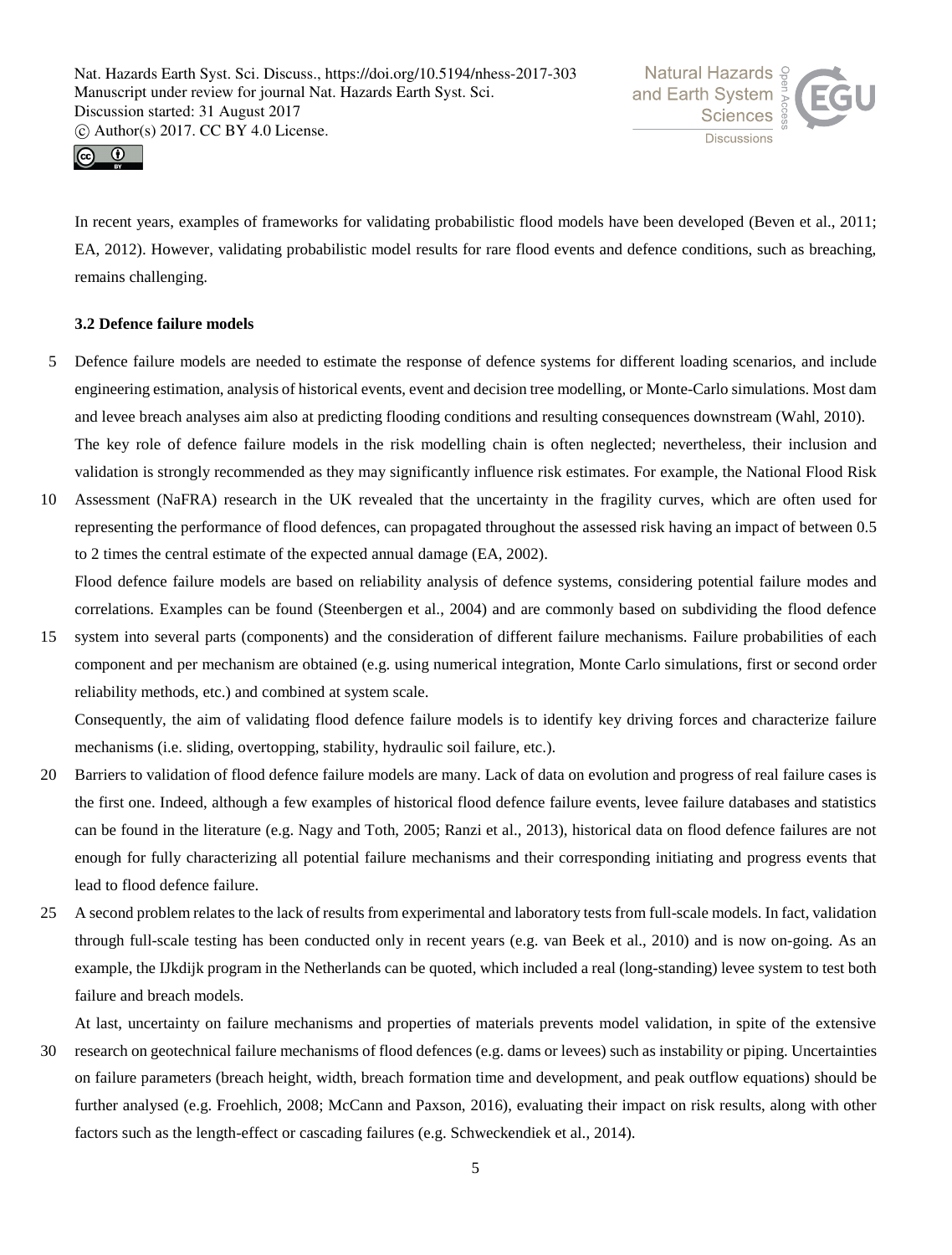



Recent initiatives on improving defence systems analysis include, for example, actions within the SAFElevee project (TU Delft, the Netherlands) which aims to improve the reliability of flood defence systems by increasing understanding of their failure mechanisms, and the development of a cooperative knowledge platform on levee safety, which is also a basis for future research and validation of models.

5 In recent years, advances have been also made in how to approach the comparison of probabilistic outputs from defence performance analysis, focusing on probabilistic risk models (Sayers et al., 2016).

# **3.3 Damage models**

The aim of damage models validation is to assess whether the models are able of reliably estimating the expected damage for a certain area (e.g. a municipality, a region) and for a given flood event (Merz et al., 2010).

10 From this perspective, flood damage models validation is hardly performed, the main constraint being the limited availability of high quality (damage) data (Merz et al., 2010; Jongman et al., 2012; Meyer et al., 2013; Molinari et al., 2014); availability that further decreases whit the increase of the resolution at which damage models work (de Moel et al., 2015) and when indirect and intangible damage is considered.

In fact, flood damage model validation requires huge information including: (i) observed damage to the different exposed

- 15 items (e.g. residential buildings, industrial buildings, farms, roads, etc.), preferably both in physical/quantitative and monetary terms, (ii) the spatial distribution of hazard variables, and (ii) the vulnerability of affected items; nonetheless, these data are required at a level of detail that can be even sub-local, e.g. when damage to different building subcomponents is assessed. Such information is usually not available, in the sense that only some of required data are known. Accordingly, validation in terms of comparison between model results and real data is difficult to implement; some examples can be found in Thieken et al.
- 20 (2008), Apel et al. (2009), Wuensch et al. (2009), Elmer et al. (2010), Seifert et al. (2010), and Dottori et al. (2016). When historical flood data are not available, alternative methods are exploited. The most common one consists in the comparison among several damage models (see, for example, Ding et al., 2008; Bubeck et al., 2011; Dottori et al., 2016; Wagenaar et al. 2016). The difference in outcomes between different damage models does not result in conclusions on the precise damage figure, but provides insight in the uncertainty band width (Wagenaar et al., 2016). This uncertainty is larger
- 25 for local events in which only a few objects are affected, than in large-scale events which affect many objects because errors are partially cancelled out. The uncertainty is also larger for events with small water depths than for events causing large water depths. In the latter case the uncertainty on the reaction of citizens which may or may not effectively reduce impacts is smaller: it is more difficult to reduce flood impacts when water depths are larger. A new direction is the development of multi-variable damage models, using multiple hazard and exposure variables, by which the accuracy of the flood damage models is improved
- 30 (Merz et al., 2013).

At last, the use of expert knowledge can be exploited to check the reliability of model outcomes, in absence of data and models for validation (Dias et al., in press).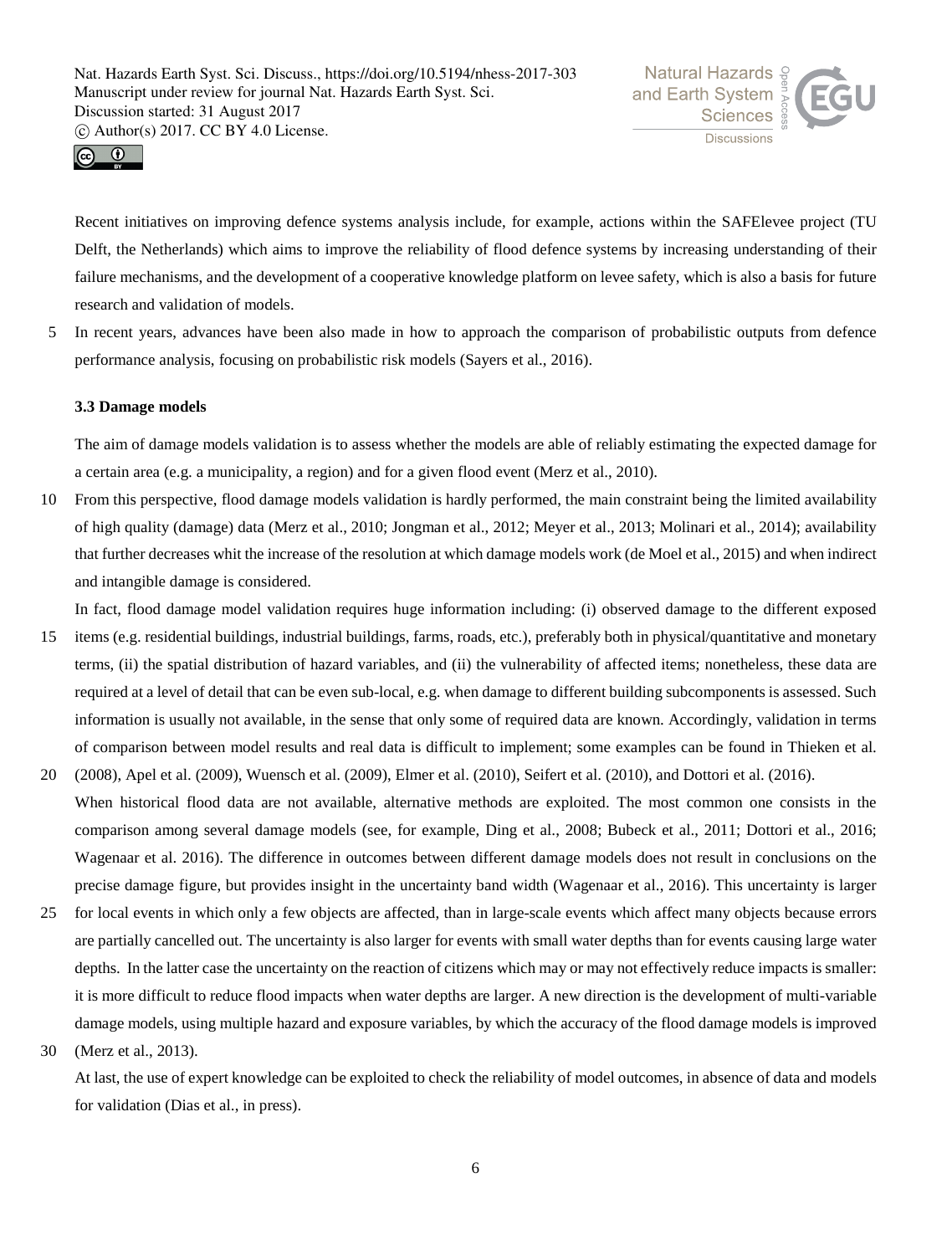



Next to the lack of observed data, also the strong context specific character of damage models offers a challenge in damage model validation. This makes transfer of models to other areas or time periods uncertain. Some, but only limited research is available on model transferability (see e.g. Cammerer et al., 2013; Molinari et al., 2014; Schroter et al., 2014; Wagenaar et al., 2016). Unfortunately, damage models are often applied in different spatial contexts without any validation.

5 Validation is critically needed as damage models, in the entire chain of flood risk analysis, are in many cases one of the most uncertain (Apel et al., 2009; de Moel et al., 2011), i.e. typically in areas without protection infrastructure. Therefore, more coordinated efforts must be made to collect and share high quality damage data, through standardized data

collection campaigns. Given the huge effort required by data collection, it is sensible that collected data regard not only damage itself, but also its explicative variables (Molinari et al., 2014). If data would be better collected and shared, we could in a near

10 future have thousands of comparable damage records and many data sets to derive and validate damage models. Data collection should be promoted at the level of individual flood affected items, in order to gain maximum information from the collection campaigns.

It must be acknowledged that the weakness in data availability has not gone unnoticed in science and constantly more efforts to collect flood damage data and to develop standardised methods are demanded by many authors and organisations (Elmer

15 2012); see, for example, Ramirez et al. (1988), Mileti (1999), NRC (1999), Guha-Sapir and Below (2002), WHO (2002), Yeo (2002), Rose (2004), Dilley et al. (2005), Downton and Pielke (2005), Handmer et al. (2005), UNISDR (2007), Merz et al. (2010), Meyer et al. (2013), Molinari et al. (2014) and UNISDR (2015).

Fortunately, several attempts to improve data collection and availability have been implemented already (see Molinari et al. 2017, for a review): standardised procedures have been developed to collect data by means of telephone interviews (Thieken

- 20 et al., 2005; Kreibich et al., 2007; Kienzler et al., 2015, Thieken et al., 2017) or field surveys (Molinari et al., 2014; Ballio et al., 2015; Berni et al., 2017; King and Gurtner, 2017) after flood events. Furthermore, other possibilities like crowd sourcing or volunteered information approaches, data collection via dedicated web-sites, analysing information from social networks and similar have been explored (see e.g. Cervone et al., 2016; Frigerio et al., 2017; Roberts and Doyle, 2017). Another option is to verify the availability of useful data in the insurance sector. Still, these data are not usually available for the research so
- 25 that a greater commitment of the insurance sector into the problem at stake is desirable. Also, efforts are in place to develop tools to manage and report collected data in a standardised way, in order to facilitate the comparison among different flood events and different areas (Menoni et al, 2016; Szoenyi et al., 2017). Future research should address the harmonization of data collection and reporting, in order to make the widest use of these data. In this respect, the initiative launched by the European Commission is significant (De Groeve et al., 2013; De Groeve et al., 2014; EU Commission
- 30 expert working group, 2015).

Future research could also include physical experiments to analyse flood damaging processes and to compensate for the lack of observed data. Still this approach can be adopted only at the micro scale and to analyse direct physical damage (see. e.g., Xiao and Li, 2013, Liang et al. 2016).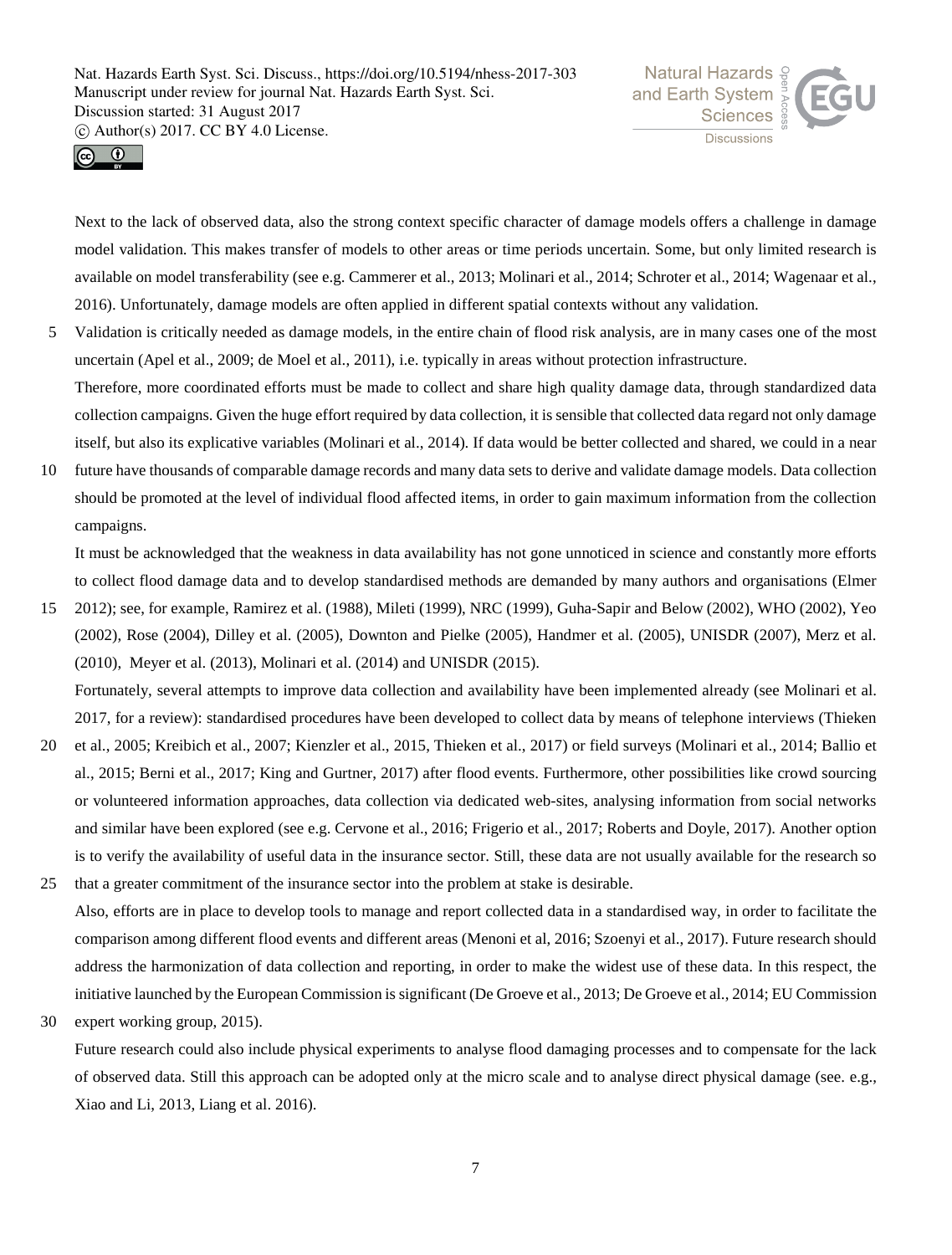



## **3.4 Integration of risk components**

In the previous sections, validation of hazard and damage figures has been discussed. However, in flood risk analysis also the combination of both must be validated in order to get reliable risk estimates.

Risk validation by comparison with observed data is impossible, since risk is a composite figure, built out of many potential 5 events each with a different probability and consequences (i.e. risk cannot be monitored in the field). However, risk models' outcomes should not be used without considering their reliability for different uses. In fact, there are steps that can be taken to validate risk models' outcomes and to get a sense of their reliability; indeed, although risk cannot be monitored, its components can.

As explained by Sayers et al. (2016) a top-down or a bottom-up approach can be used. The top-down approach is often the

- 10 first obvious step. This approach starts by looking at risk models' results and compare these with experts' expectations, and use common sense in order to see if they look likely or if they can be falsified. This can, for example, be done by translating the risk figure in the damage which would be expected once in 10, in 100 or in 1000 years, and comparing that with observed damages in the flood-prone area, for similar historic events with known return periods. Based on this, experts can judge whether the risk estimates seem plausible.
- 15 An example of this common sense reasoning is described by Penning-Rowsell (2015) who compared outcomes of nationalscale economic risk assessments for the UK with historic events damage figure, insurance claims and outcomes of earlier research. He concluded, based on comparisons with previous research and common sense, that the flood risk estimates were significantly overestimated, which may have large consequences for the efficiency of flood risk reduction investments in the UK. With his paper he provoked not only discussion but also further investigation into the usability of outcomes, uncertainties
- 20 and validation questions. Next, Sayers et al. (2016) explained the aim and usability of the risk outcomes in the UK. He made clear that risk outcomes on national scale can be confident even if local values of national scale analyses are wrong as it is expected that local errors counteract each other in such a way that the national estimate is sufficiently reliable.

The bottom-up approach can be used in the following step: all risk components could be assessed, their accuracy or validity evaluated and these assessments together can result in the validation of the resulting risk outcome. For example, one can look

- 25 at the uncertainties and reliability of models related to the various risk components and at how these propagate through the modelling chain and affect risk estimates; based on these uncertainty analysis, a reliability bound can be given. When combining the validation outcomes of the risk components into an assessment of the validity of the total risk outcome, the validity of the combination should also be considered. To do so, it is crucial to understand which is the outcome of the models implemented for the different risk components. E.g. if a probability of 1/100 per year is provided as an outcome of a
- 30 dike safety model it is crucial to understand whether this relates to the exceedance probability of the design water level of the embankment, the probability of failure defined by geotechnical engineers (as "the probability that the embankment does not resist the water load anymore and some water is entering the protected area") or if it relates to the probability of a breach occurring. This may result in errors when combining this probability with consequences of failure.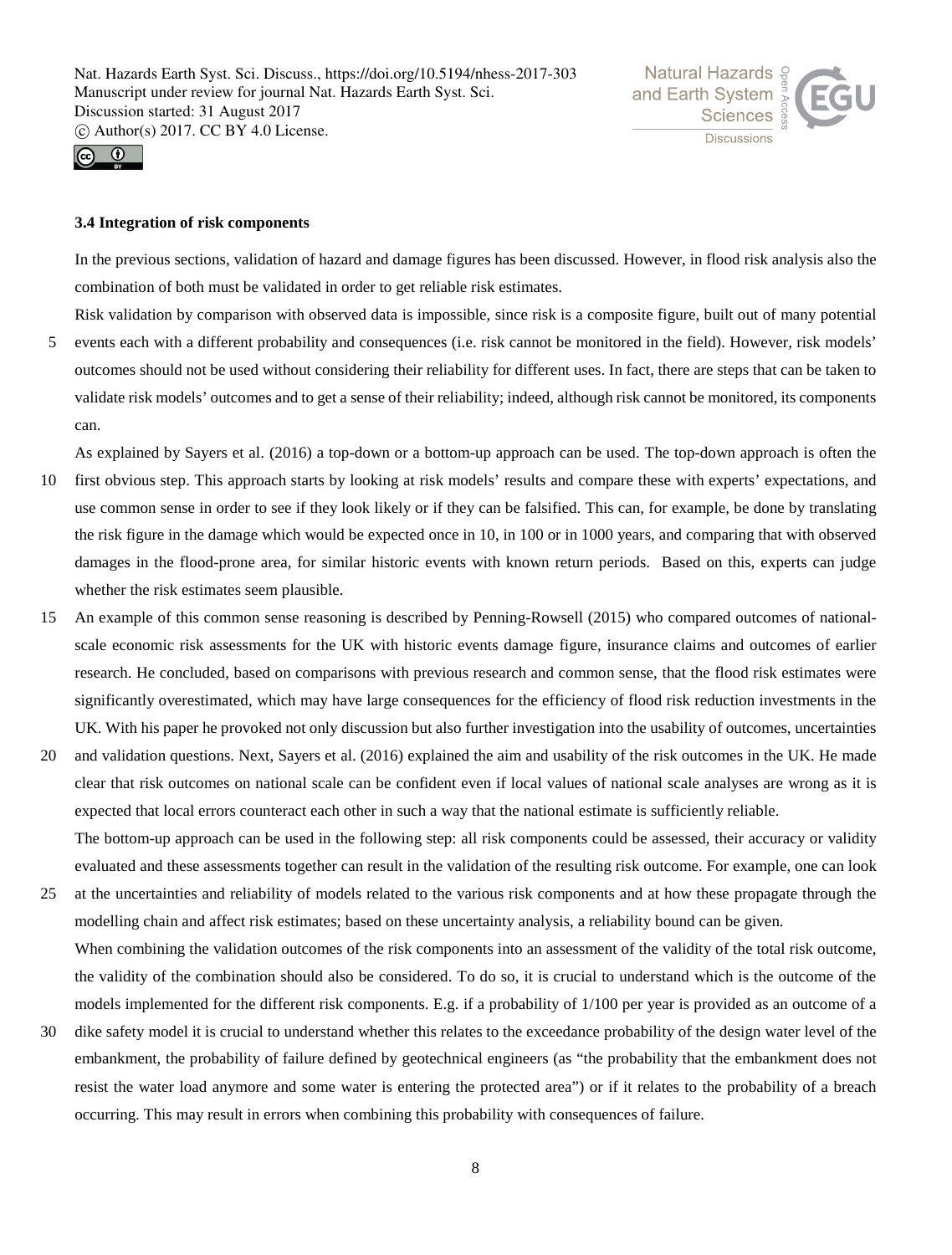



A third option for risk models validation is comparing the risk model's outcomes with risk models' outcomes of different studies for the same area, or similar studies for similar areas, and explain the differences. Although it is not clear which model or study is to be preferred, such comparisons yield information on potential errors and uncertainties. It also may support insight in the required detail to gain accurate results. This benchmarking step is common practice, for example, in the insurance

- 5 industry. When flood risk and its reliability are estimated, then these can be communicated to the interested parties and the public. Ideally, risk estimates are communicated along with, and in such a way to represent, their reliability in a clear fashion. For example, they can be mapped in colours, or put in graphs or expressed in numeric figures with a certain band with. In any case, what it is important to communicate is analysts' trust in models' outcomes. If risk is expressed very precisely (e.g. 10.984 million euro per year), then users will have the tendency to consider it to be very accurate. However, if it is expressed roughly
- 10 (e.g. as 8 to 12 million euro per year), users may tend to test the acceptability of their decisions for risk equal to 8, 10 or 12 million euros.

#### **4 Research and policy priorities**

Validation is perhaps the least practised activity in current flood risk research and flood risk assessment. However, given the increasing role of flood risk assessment in policymaking, validation should become common practice. The two meetings that

- 15 this paper reports on highlight that there is a demand from both public and private decision makers on a better understanding of the reliability and uncertainties related to flood risk estimates. In this section, we provide some possible ways forward. Good practices in model validation should be documented and communicated in the research and practitioners' communities, as benchmark solutions to be followed in contexts characterised by different physical features of the phenomena and the area under investigation, and different availability of data for validation. Some of these best practices are provided throughout this
- 20 paper. These include model-observation comparison, model-model comparison, model transfers, as well as expert judgement. A community of practice could be established to further promote the validation of risk models, potentially broadened beyond flood risk. Cross-hazard learning, including earth-quake and windstorms could be considered. The collection of high quality data, especially in the field of defence failure and damage should be improved. The development

of a platform to share data for flood risk model validation (for all the risk chain subcomponents) is highly desired. Collection

- 25 of high quality data on hazard, failure and impacts after events should be promoted, standardized and become common practice after major flood events, through research institutes and national organizations supported by national level policymakers. Untraditional tools for data collection (e.g. crowd sourcing, voluntary information approaches, social networks) should also be promoted to compensate unavailability of data, usually linked with unsustainable costs or technical unfeasibility of ad hoc collection campaigns.
- 30 An increased participation of end-users (i.e. public and private decision makers) into the research debate on flood risk models validation should be finally promoted, in order to tailor validation practices towards real needs. The commitment of end users into both the community of practice and the data share platform discussed before is highly desirable.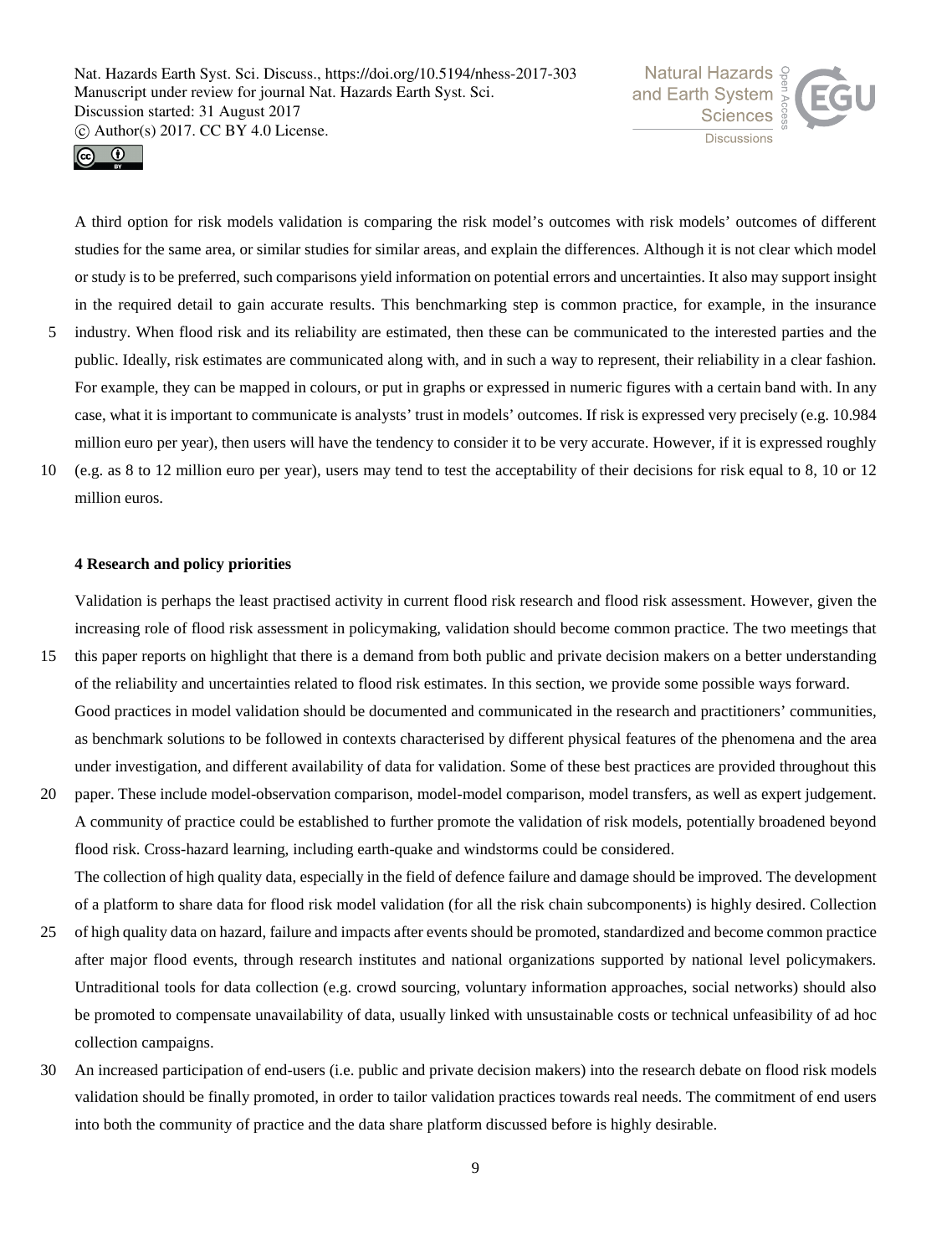



## **5 Conclusions**

This paper presents and discusses the main results from two scientific events on flood risk models validation. Three aspects have been discussed (i) what is validation in flood risk modelling and why it is required, (ii) what techniques for validation are available for flood hazard, defence failure, and damage models, and (iii) which are the research and policy priorities in order

- 5 to improve the reliability of present flood risk estimates. We conclude that validation should be considered as the evaluation of model reliability towards its intended use. Three types of validation techniques have been discussed: the comparison between observed data and predictions, the comparison among different models' outcomes and expert judgement. The degree of implementation of the different techniques is discussed, among the different components of the risk modelling chain (i.e. hazard, defence failure and damage modelling).
- 10 This review reveals that, for all components, the paucity of observational data is the main constraint to model validation so that reliability of flood risk models can hardly be assessed.

We mentioned three recommendations. The collection of high quality data after every flood should be promoted, along with the development of a platform to share available/collected data. Last research efforts in these directions are discussed in the paper. We also recommend to create a community of practice to promote and widespread best practices of flood risk models

15 validation. To improve validation and tailor it towards real needs we belief a greater commitment of end users in the research debate on validation in flood risk modelling is required

The path towards the accomplishment of these three main objectives will be the topic of a further forthcoming workshop on the topic of flood model validation that will be held at Politecnico di Milano (Milan, Italy) on 20-21 November 2017, entitled "Validation in Flood Risk Modelling: combining scientific, policy and market perspectives" (for more information see

20 www.eko.polimi.it).

#### **Competing interests**

The authors declare that they have no conflict of interest.

#### **Acknowledgments**

The authors acknowledge with gratitude all the participants and the speakers at the workshop in Delft (December 2014) and at 25 the special session at FloodRisk2016 (October 2016); as the main content of the papers was derived from the information presented and the fruitful discussions at these two events. We also acknowledge the European Geoscience Union (EGU), the Panta Rhei Initiative, the FloodRisk2016 Scientific Committee and Deltares for supporting these events.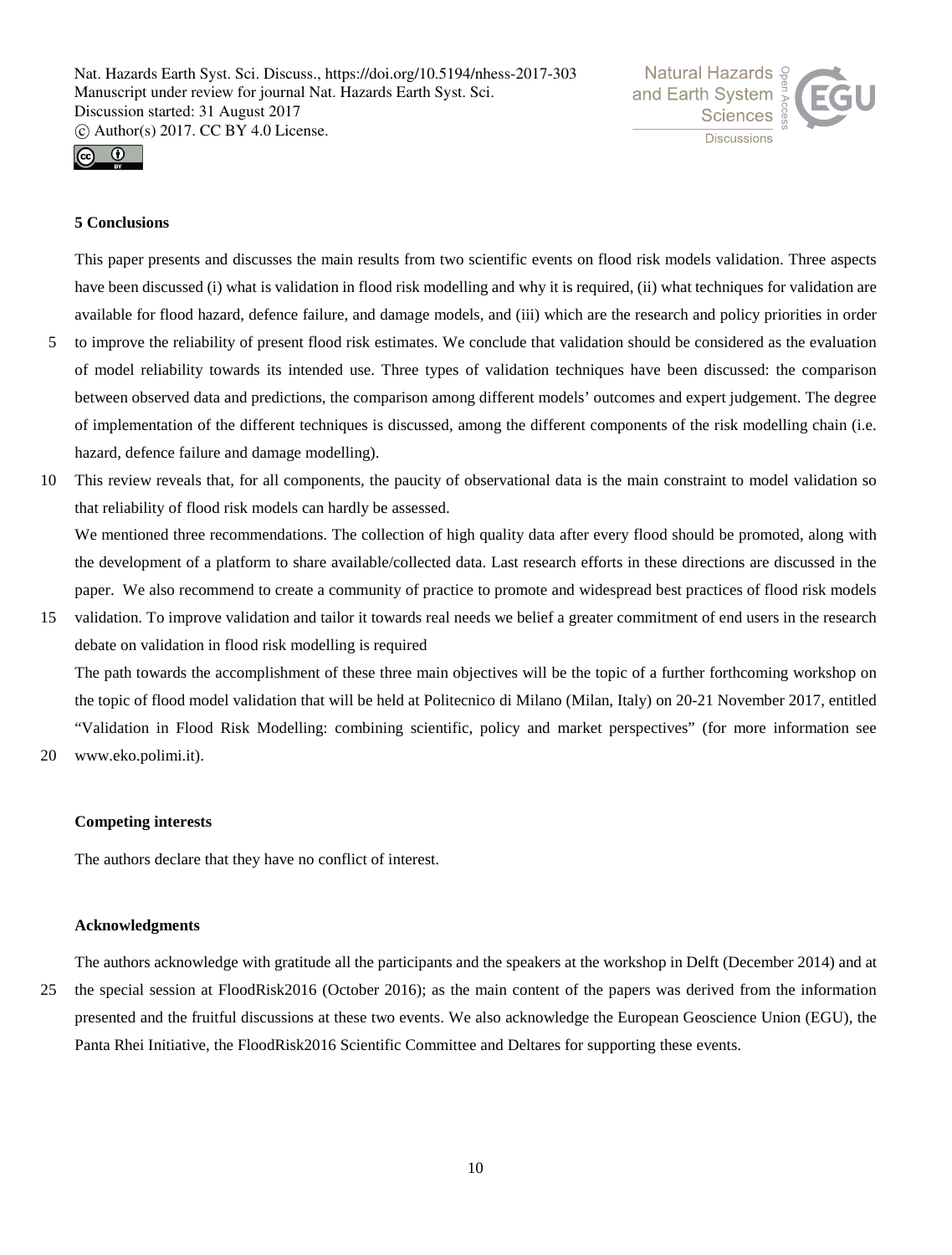



# **References**

Alfonso, L., Mukolwe, M., Di Baldassarre, G.: Probabilistic Flood Maps to support decision-making: Mapping the Value of Information, Water Resour. Res., 52, 1026–1043, doi:10.1002/2015WR017378, 2016.

5 Apel, H., Aronica, G., Kreibich, H., Thieken, A.: Flood risk analyses – how detailed do we need to be?, Nat. Hazards, 49, 79– 98, doi:10.1007/s11069-008-9277-8, 2009.

Aronica, G.T., Bates, P.D., Horritt, M.S: Assessing The Uncertainty In Distributed Model Predictions Using Observed Binary Pattern Information Within GLUE, Hydrol. Process., 16, 2001-2016, 2002

10

Aronica, G.T., Franza, F., Bates, P.D., Neal, J.C.: Probabilistic evaluation of flood hazard in urban areas using Monte Carlo simulation (with uncertainty), Hydrol. Process., 26(26), 3962-3972, 2012

Ballio, F., Molinari, D., Minucci, G., Mazuran, M., Arias Munoz, C., Menoni, S., Atun, F., Ardagna, D., Berni, N., Pandolfo,

15 C.: The RISPOSTA procedure for the collection, storage and analysis of high quality, consistent and reliable damage data in the aftermath of floods, J. Flood. Risk. Manag., on line first, 2015

Bates, P.D.: Remote sensing and flood inundation modeling, Hydrol. Process., 18(13), 2593-2597, 2004.

20 Berni, N., Molinari, D., Ballio, F., Minucci, G., Arias, C.: Best practice of data collection at the local scale: the RISPOSTA procedure, in: Flood Damage Survey and Assessment: New Insights from Research and Practice, Molinari, D., Ballio, F., Menoni S. (eds), AGU-Wiley, Hoboken, USA, 2017

Beven K., Leedal, D., McCharty, S.: Framework for Assessing Uncertainty in Fluvial Flood Risk Mapping, Flood Risk 25 Management Research Consortium Report SWP1.7, 2011

Bubeck, P., de Moel, H., Bouwer, L. M., Aerts, J. C. J. H.: How reliable are projections of future flood damage?, Nat. Hazards Earth Syst Sci, 11, 3293–3306, doi:10.5194/nhess-11- 3293-2011, 2011

30 Cammerer, H., Thieken, A. H., Lammel, J.: Adaptability and transferability of flood loss functions in residential areas, Nat. Hazards Earth Syst. Sci., 13(11), 3063–3081, doi:10.5194/nhess-13-3063-2013, 2013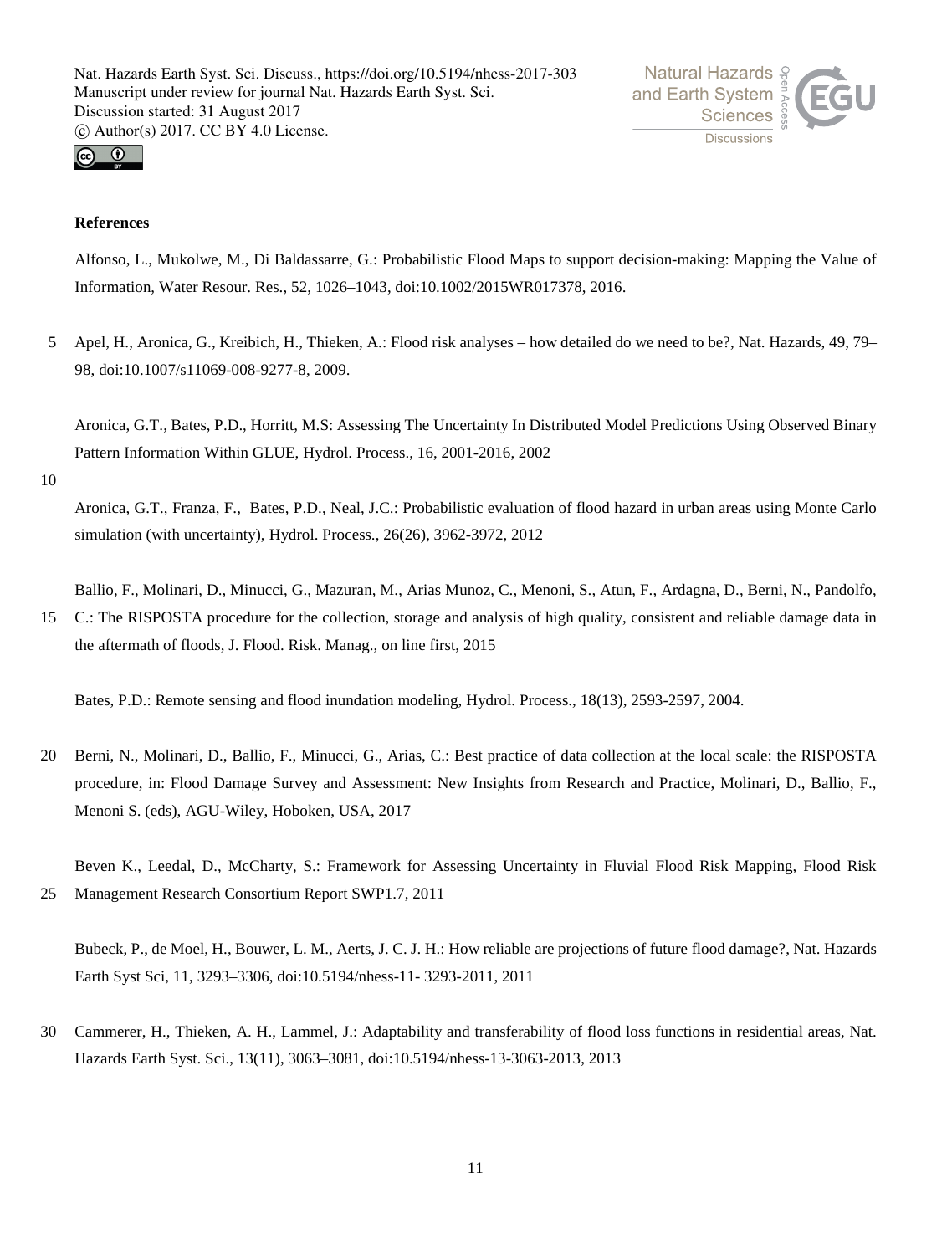



Candela, A., Aronica, G.T.: Probabilistic Characterization of Flood Hazard Using Bivariate Analysis Based on Copulas, ASCE-ASME, Journal of Risk and Uncertainty in Engineering Systems, Part A: Civil Engineering, 3(1), 2017

Cervone, G; Sava, E; Huang, QY ; Schnebele, E; Harrison, J; Waters, N.: Using Twitter for tasking remote-sensing data 5 collection and damage assessment: 2013 Boulder flood case study, Int. J. Remote Sens., 37(1), 100-124, 2016

De Groeve, T., Poljansek, K., Ehrlich, D.: Recording Disasters Losses: Recommendations for a European Approach, JRC Scientific and Policy Reports, JRC83743, doi:10.2788/98653, 2013

10 De Groeve, T., Poljansek, K., Ehrlich, D., Corbane, C.: Current status and Best Practices for Disaster Loss Data recording in EU Member States: A comprehensive overview of current practice in the EU Member States, JRC Scientific and Policy Report, JRC92290, doi:10.2788/18330, 2014

de Moel, H. and Aerts, J.C.J.H.: Effect of uncertainty in land use, damage models and inundation depth on flood damage 15 estimates, Nat. Hazards, 58(1), 407-425, doi:10.1007/s11069-010-9675-6, 2011

de Moel, H., Jongman, B., Kreibich, H., Merz, B., Penning-Rowsell, E., Ward, P.J.: Flood risk assessment at different spatial scales, Mitig. Adapt. Strateg. Glob. Change, 20(6), 865-890, doi:10.1007/s11027-015-9654-z, 2015

20 Dias, P., Arambepola, N.M.S.I., Weerasinghe, K., Weerasinghe, K.D.N., Wagenaar, D., Bouwer, L.M., Gehrels, H.: Development of damage functions for flood risk assessment in the city of Colombo (Sri Lanka), Procedia Engineer., in press

Di Baldassarre, G., Schumann, G., Bates, P.: A technique for the calibration of hydraulic models using uncertain satellite observations of flood extent, J. Hydrol., 367, 276-282, 2009

25

Di Baldassarre, G., Schumann, G., Bates, P., Freer, J., Beven, K.: Floodplain mapping: a critical discussion on deterministic and probabilistic approaches, Hydrological Sciences Journal, 55 (3), 364–376, 2010

Dilley, M., Chen, R.S., Deichmann, U., Lerner-Lam, A.L., Arnold, M., Agwe, J., Buys, P., Kjedstad, O., Lyon, B., Yetman, 30 G.: Natural Disaster Hotspots: A global risk analysis. Colombia University, Synthesis Report, World Bank, 2005.

Ding, A., White, J. F., Ullman, P.W., Fashokun, A.O.: Evaluation of HAZUS-MH flood model with local data and other program, Nat. Hazards Rev., 9(1), 20–28, doi:10.1061/(ASCE)1527-6988, 2008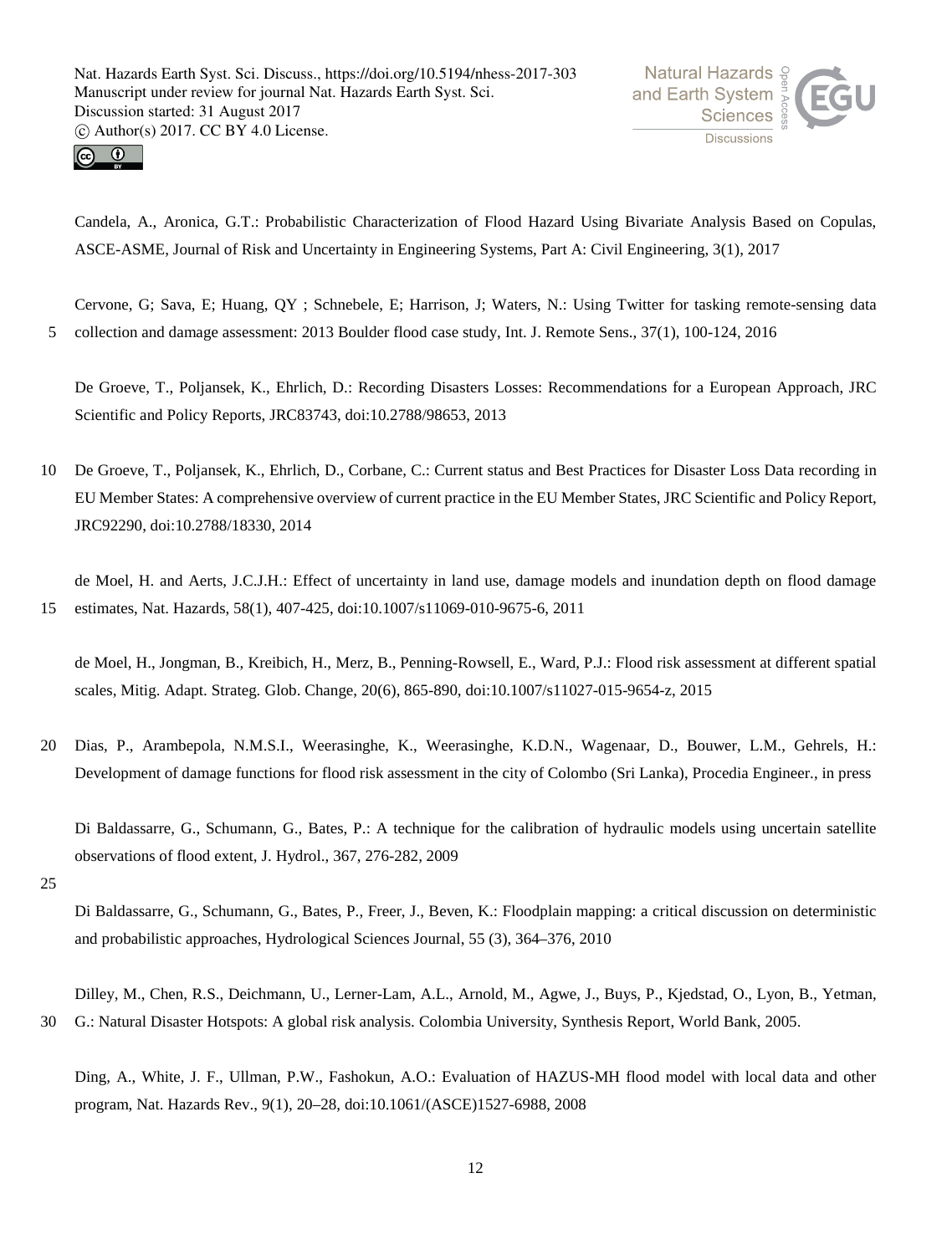



Domeneghetti, A., Vorogushyn, S., Castellarin, A., Merz, B., Brath, A.: Probabilistic flood hazard mapping: effects of uncertain boundary conditions, Hydrol. Earth Syst. Sci., 17, 3127– 3140, doi:10.5194/hess-17-3127-2013, 2013

Dottori, F., Figueiredo, R., Martina, M.L.V., Molinari, D., Scorzini, A. INSYDE: a synthetic, probabilistic flood damage model 5 based on explicit cost analysis, Nat. Hazards Earth Syst. Sci., 16, 2577-2591, doi:10.5194/nhess-16-2577-2016, 2016

Downton M.W. and Pielke R.A. Jr.: How accurate are disaster loss data? The case of U.S. flood damage, Nat. Hazards, 35, 211–228, 2005

10 EA - Environment Agency: A framework for validating probabilistic (flood) models, available at: https://www.gov.uk/government/publications/a-framework-for-validating-probabilistic-flood-models, 2012

EA - Environment Agency: National Flood Risk Assessment (NaFRA). A report prepared by HR Wallingfor for the Environment Agency, 2002

15

Elmer, F., Thieken, A. H., Pech, I. Kreibich H.: Influence of flood frequency on residential building losses, Nat. Hazards Earth Syst. Sci., 10(10), 2145–2159, doi:10.5194/nhess-10–2145-2010, 2010

Elmer, F.: Improving Flood Damage Modelling: Damage Assessment, Model Development and Application, PhD dissertation, 20 GFZ Potsdam, 2012

EU Commission – EU expert working group on disaster damage and loss data: Guidance for recording and sharing disaster damage and loss data. Towards the development of operational indicators to translate the Sendai Framework into action, JRC Scientific and Policy Report, JRC95505, doi:10.2788/186107, 2015

25

Frigerio, S., Bianchizza, C., Schenato, L., Del Bianco, D.: A mobile application to engage citizens and volunteers. Crowdsourcing within natural hazard (Una applicazione mobile per coinvolgere cittadini e volontari nel fronteggiare i rischi di disastri naturali), Rendiconti Online della Società Geologica Italiana, 42, 70-72, 2017

30 Froehlich, D.C.: Embankment Dam Breach Parameters and Their Uncertainties, J. Hydraul. Eng., 134(12), 2008

Gaume, E. and Borga, M.: Post-flood field investigations in upland catchments after major flash floods: proposal of a methodology and illustrations, J. Flood Risk Manag., 1, 175–189, doi:10.1111/j.1753-318X.2008.00023.x, 2008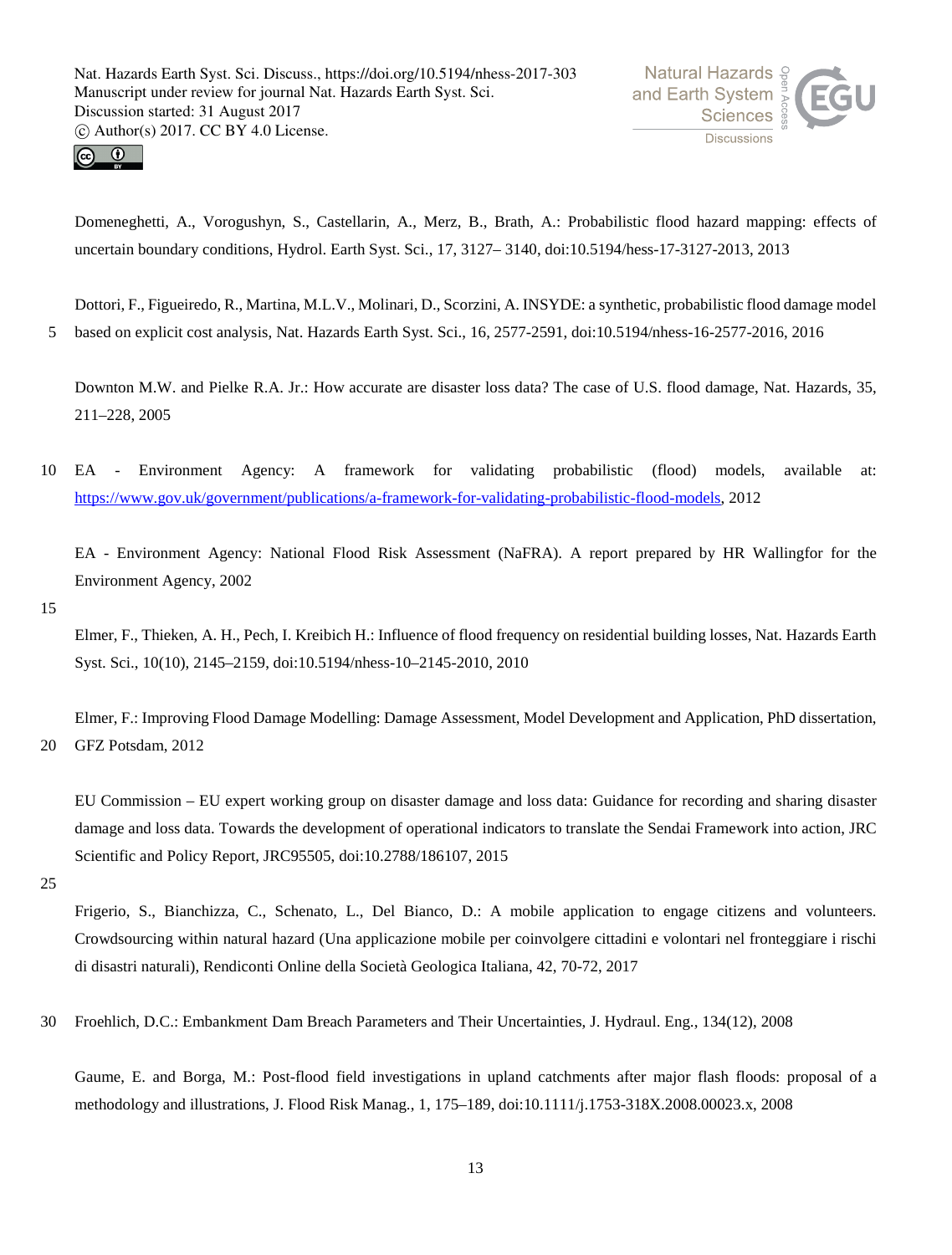



Guha-Sapir, D., and Below, R.: The quality and accuracy of disaster data: A comparative analyses of 3 global data sets, Brussels Centre for Research on the Epidemiology of Disasters, Working paper prepared for the Disaster Management facility, World Bank, ID n°191, 2002

5 Handmer, J.: The Chimera of Precision: Inherent Uncertainties in Disaster Loss Assessment, The Australian Journal of Emergency Management, 18, 2, 88-97, 2003

Handmer, J., Abrahams, J., Betts, R., Dawson, M.: Towards a consistent approach to disaster loss assessment across Australia. The Australian Journal of Emergency Management, 20(1), 10-18, 2005

10

Jongman, B., Kreibich, H., Apel, H., Barredo, J. I., Bates, P. D., Feyen, L., Gericke, A., Neal, J., Aerts, J. C. J. H., Ward, P. J.: Comparative flood damage model assessment: towards a European approach, Nat. Hazards Earth Syst. Sci., 12, 3733-3752, doi:10.5194/nhess-12-3733-2012, 2012

15 Kienzler, S., Pech, I, Kreibich, H., Müller, M., Thieken, A.H.: After the extreme flood in 2002: changes in preparedness, response and recovery of flood-affected residents in Germany between 2005 and 2011, Nat. Hazards Earth Syst. Sci., 15, 505- 526, 2015

King, D. and Gurtner, Y.: Utilising post disaster surveys to understand the social context of floods – experiences from Northern 20 Australia, in: Flood Damage Survey and Assessment: New Insights from Research and Practice, Molinari, D., Ballio, F., Menoni S. (eds), AGU-Wiley, Hoboken, USA, 2017

Kreibich, H., Müller, M., Thieken, A.H., Merz, B.: Flood precaution of companies and their ability to cope with the flood in August 2002 in Saxony, Germany, Water Resour. Res., 43, doi: 10.1029/2005WR004691, 2007

25

Liang, Q., Chen, K., Hou, J., Xiong, Y., Wang, G., Qiang, J.: Hydrodynamic modelling of flow impact on structures under extreme flow conditions, J. Hydrodyn., 28(2), 267-2742016,

McCann, M. Jr and Paxson, G.: Uncertainty in Dam Failure Consequence Estimates, in Proceedings of the 3rd European 30 Conference on Flood Risk Management (FLOODrisk 2016), Lyon, France, 2016

Meyer, V., Becker, N., Markantonis, V., Schwarze, R., van den Bergh, J. C. J. M., Bouwer, L. M., Bubeck, P., Ciavola, P., Genovese, E., Green, C., Hallegatte, S., Kreibich, H., Lequeux, Q., Logar, I., Papyrakis, E., Pfurtscheller, C., Poussin, J.,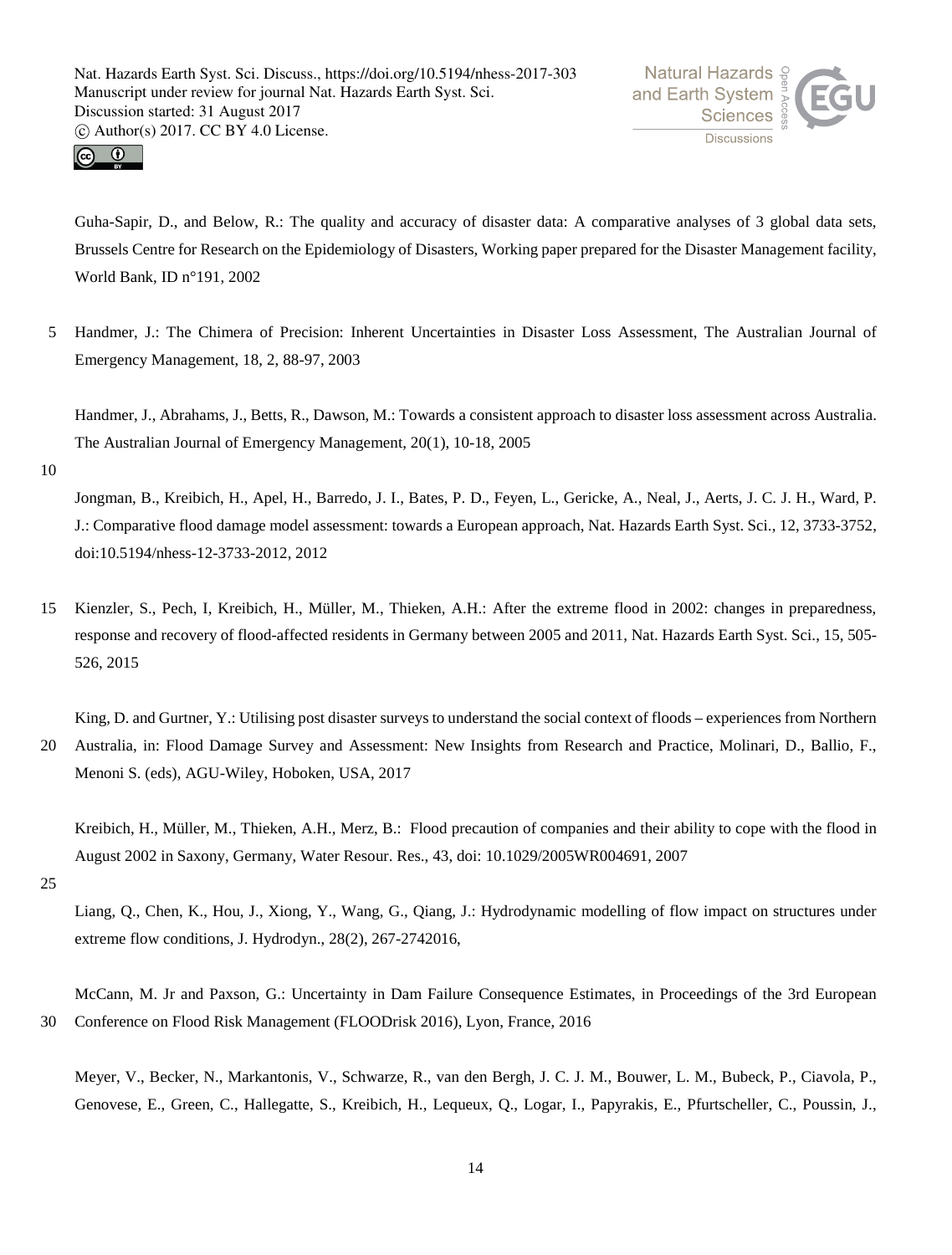



Przyluski, V., Thieken, A. H., Viavattene, C.: Review article: Assessing the costs of natural hazards – state of the art and knowledge gaps, Nat. Hazards Earth Syst. Sci., 13, 1351–1373, doi:10.5194/nhess-13-1351- 2013, 2013

Merz, B., Kreibich, H., Schwarze, R., Thieken, A.: Review article "Assessment of economic flood damage", Nat. Hazards 5 Earth Syst. Sci., 10, 1697-1724, doi:10.5194/nhess-10-1697-2010, 2010

Merz, B., Kreibich, H., and Lall, U.: Multi-variate flood damage assessment: a tree-based data-mining approach, Nat. Hazards Earth Syst. Sci., 13, 53-64, https://doi.org/10.5194/nhess-13-53-2013, 2013.

10 Merz, B., Kreibich, H., Lall, U.: Multi-variate flood damage assessment: a tree-based data-mining approach. Nat. Hazards Earth Syst. Sci., 13, 53-64. (2013).

Mileti, D.S.: Disasters by design. A reassessment of natural hazards in the United States, Joseph Henry Press, Washington, DC, 1999

15

Menoni, S., Molinari, D., Ballio, F., Minucci, G., Atun, F., Berni, N., Pandolfo, C.: Reporting flood damages: a model for consistent, complete and multi-purpose scenarios, Nat. Hazards Earth Syst. Sci., 16, 2783-2797, 2016

Molinari, D., Menoni, S., Aronica, G.T., Ballio, F., Berni, N., Pandolfo, C., Stelluti, M., Minucci, G.: Ex-post damage 20 assessment: an Italian experience, Nat. Hazards Earth Syst. Sci.,14, 901-916, 2014

Molinari, D., Minucci, G., Mendoza, M.T., Simonelli, T.: Implementing the European "Floods Directive": the Case of the Po River Basin, Water Resour. Manag., 30(5), 1739-1756, 2016

25 Molinari, D., Ballio, F. Menoni, S. (eds), Flood Damage Survey and Assessment: New Insights from Research and Practice, AGU-Wiley, Hoboken, USA, 2017

Morales-Torres, A.; Serrano-Lombillo, A., Escuder-Bueno, I., Altarejos-García, L.: The suitability of risk reduction indicators to inform dam safety management, Struct. Infrastruct. E., 12(11), 2016

30

Nagy, L., Toth, S., Detailed technical report on the collation and analysis of dike breach data with regard to formation process and location factors, H EURAqua Ltd., 2005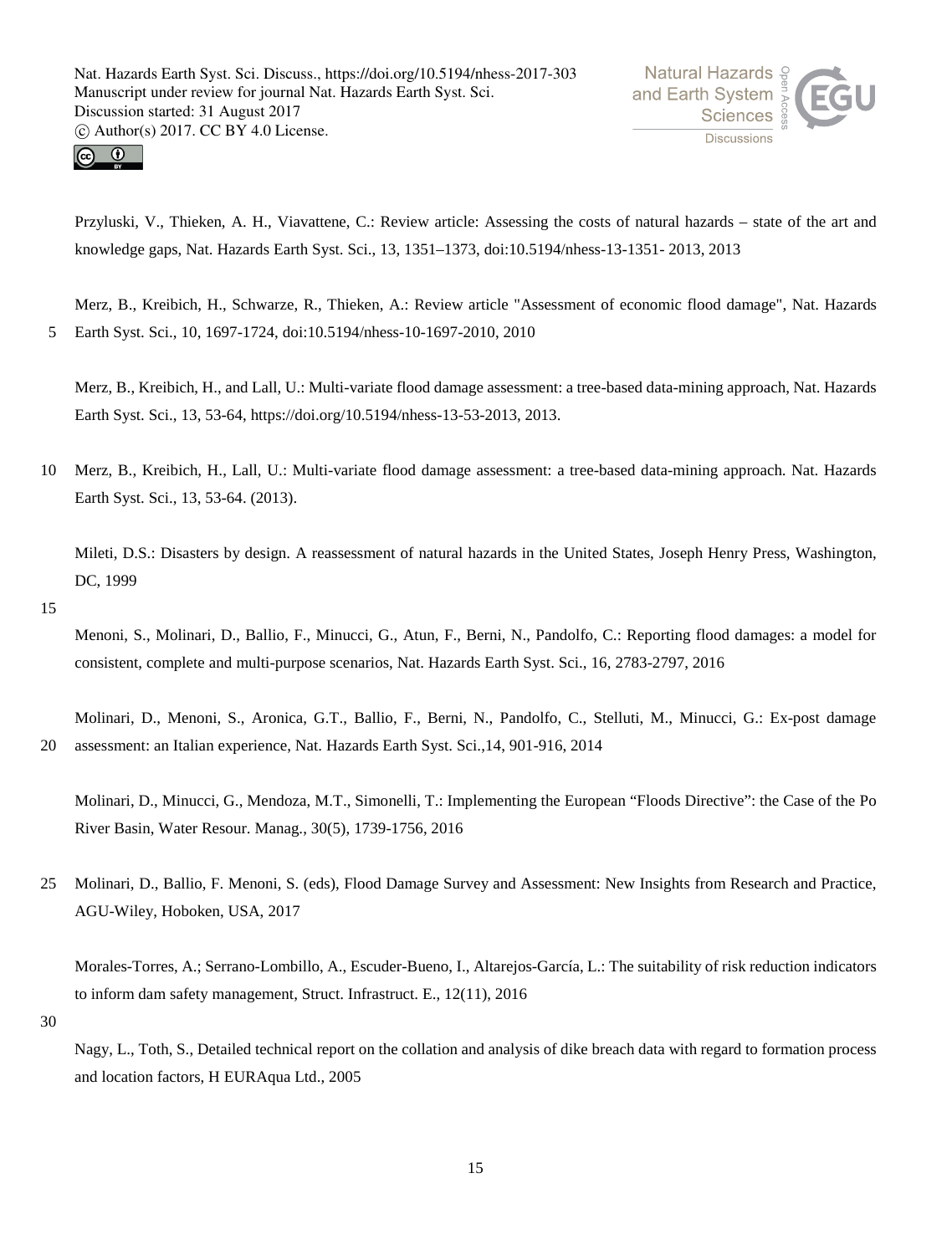



NRC - National Research Council (ed.): The impacts of natural disasters: a framework for loss estimation, National Academy Press, Washington, DC, 1999.

Papaioannou, G., Loukas, A., Vasiliades, L., Aronica G.T.: Flood inundation mapping sensitivity to riverine spatial resolution 5 and modelling approach, Nat. Hazards, 83, 117–132, doi:10.1007/s11069-016-2382-1, 2016

Papaioannou, G., Vasiliades, L., Loukas, A., Aronica G. T.: Probabilistic flood inundation mapping at ungauged streams due to roughness coefficient uncertainty in hydraulic modelling, Adv. Geosci., 44, 23–34, 2017, doi:10.5194/adgeo-44-23-2017

10 Pappenberger, F., Beven, K., Horritt, M., and Blazkova, S.: Uncertainty in the calibration of effective roughness parameters in HEC-RAS using inundation and downstream level observations, J. Hydrol., 302, 46–69, doi:10.1016/j.jhydrol.2004.06.036, 2005.

Penning-Rowsell, E.C.: A realistic assessment of fluvial and coastal flood risk in England and Wales. T.I. Brit. Geo. 40(1), 15 44–61, doi: 10.1111/tran.12053, 2015

Ramirez, J., Adamowicz, W.L., Easter, K.W., Graham-Tomasi, T.: Ex Post Analysis of Flood Control: Benefit-Cost Analysis and the Value of Information, Water Resour. Res., 24, 1397-1405, 1988

20 Ranzi, R., Bacchi, B., Barontini, S., Ferri, M., Mazzoleni, M.: Levee Breaches Statistics, "Geotechnical Uncertainty", Residual Risk in Flood Hazard Mapping, Proceedings of 35th IAHR World Congress, Chengdu, China, 8-13 September, 2013

Roberts, S., Doyle, T.: Understanding Crowdsourcing and Volunteer Engagement: case studies for hurricanes, data processing, and floods, in: Flood Damage Survey and Assessment: New Insights from Research and Practice, Molinari, D., Ballio, F.,

25 Menoni S. (eds), AGU-Wiley, Hoboken, USA, 2017

Romanowicz, R., Beven, K.: Estimation of flood inundation probabilities as conditioned on event inundation maps, Water Resour. Res., 39(3), 1073, doi:10.1029/2001WR001056, 2003

30 Rose A. Economic principles, issues, and research priorities of natural hazard loss estimation. in: Modelling of spatial economic impacts of natural hazards, Okuyama, Y., Chang S. (eds), Springer, Heidelberg, 13–36, 2004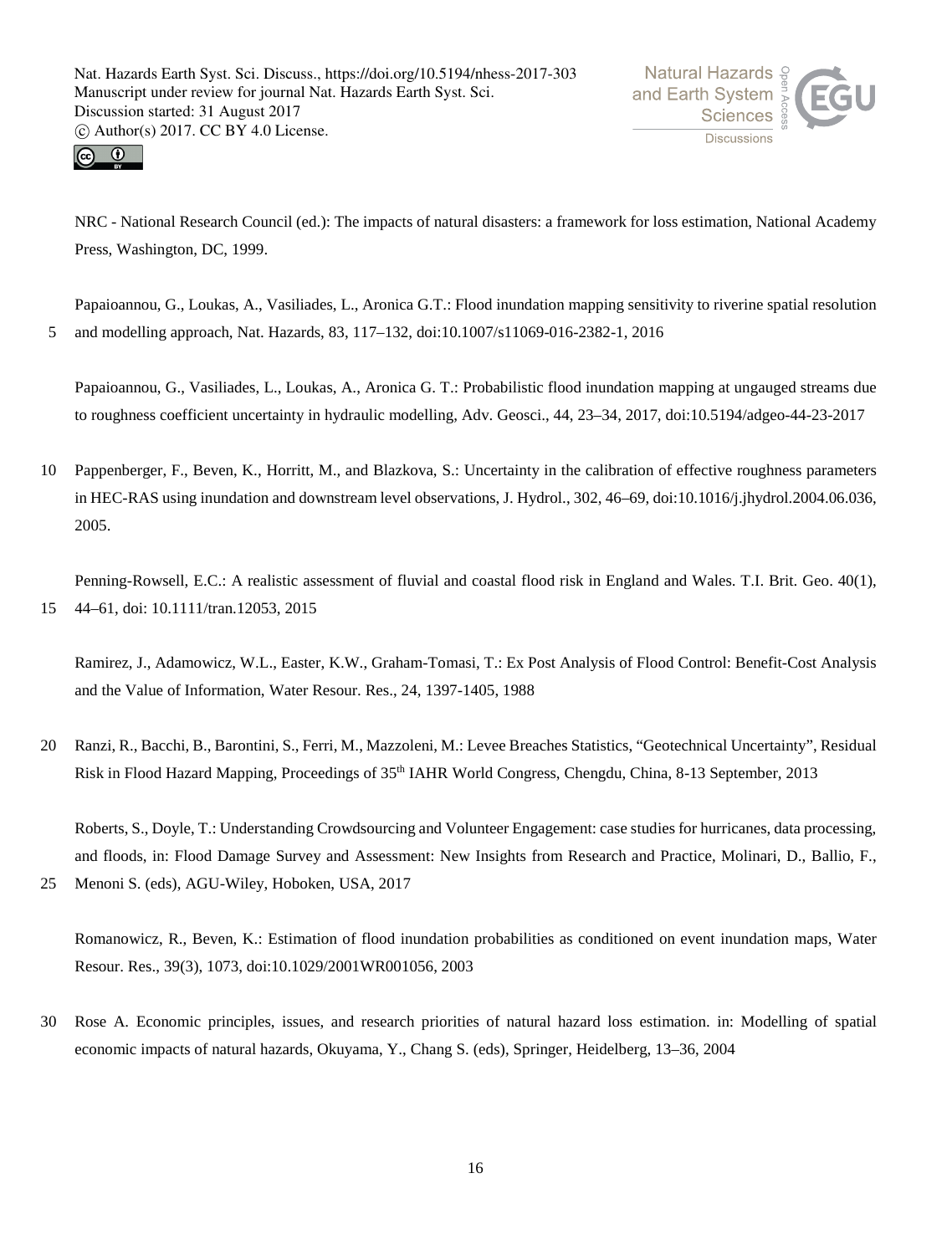



Sayers, P., Lamb, R., Panzeri, M., Bowman, H., Hall, J., Horritt, M., Penning-Rowsell E.: Believe it or not? The challenge of validating large scale probabilistic risk models, in: Proceedings of FLOODrisk 2016 - 3rd European Conference on Flood Risk Management, Lyon, France, 18-20 October, 2016

5 Schroter, K., H. Kreibich, K. Vogel, C. Riggelsen, F. Scherbaum, B. Merz, How useful are complex flood damage models?, Water Resour. Res., 50, 3378–3395, doi:10.1002/2013WR014396, 2014

Schweckendiek, T., Kanning, W., Jonkman, S.N.: Advances in reliability analysis of the piping failure mechanism of flood defences in the Netherlands, Heron, 59(2/3), 2014

10

Schnebele, E., Cervone, G., Waters N.: Road assessment after flood events using non-authoritative data, Nat. Hazards Earth Syst. Sci., 14, 1007–1015, doi:10.5194/nhess-14-1007-2014, 2014

Seifert, I., Kreibich, H., Merz, B., Thieken, A. H.: Application and validation of FLEMOcs – a flood-loss estimation model 15 for the commercial sector, Hydrolog. Sci. J., 55, 1315–1324, doi:10.1080/02626667.2010.536440, 2010.

Steenbergen H.M.G.M., Lassing B.L., Vrouwenvelder A.C.W.M., Waarts P.H.: Reliability analysis of flood defence systems, Heron, 49(1), 2004

20 Szoenyi, M., Venkateswaran, K., Keating, A. MacClune, K.: After the Flood Is Before the Next Flood: The Post-Event Review Capability Methodology Developed by Zurich's Flood Resilience Alliance, in: Flood Damage Survey and Assessment: New Insights from Research and Practice, Molinari, D., Ballio, F., Menoni S. (eds), AGU-Wiley, Hoboken, USA, 2017

Thieken, A., Olschewski, A., Kreibich, H., Kobsch, S., Merz, B.: Development and evaluation of FLEMOps – a new Flood 25 Loss Estimation MOdel for the private sector, in: Flood Recovery, Innovation and Response, Proverbs, D., Brebbia, C. A., Penning- Rowsell, E. (eds),WIT Press, Ashurst, Southampton, UK 315–324, 2008.

Thieken, A., Kreibich, H., Muller, M., Lammond, J.: Data collection for a better understanding of what causes flood damage – experiences with telephone surveys, in: Flood Damage Survey and Assessment: New Insights from Research and Practice, 30 Molinari, D., Ballio, F., Menoni S. (eds), AGU-Wiley, Hoboken, USA, 2017

United Nation Office for Disaster Risk Reduction – UNISDR, Hyogo Framework for Action 2005-2015: Building the Resilience of Nations and Communities to Disasters, available on line at: https://www.unisdr.org/we/inform/publications/1037, 2017